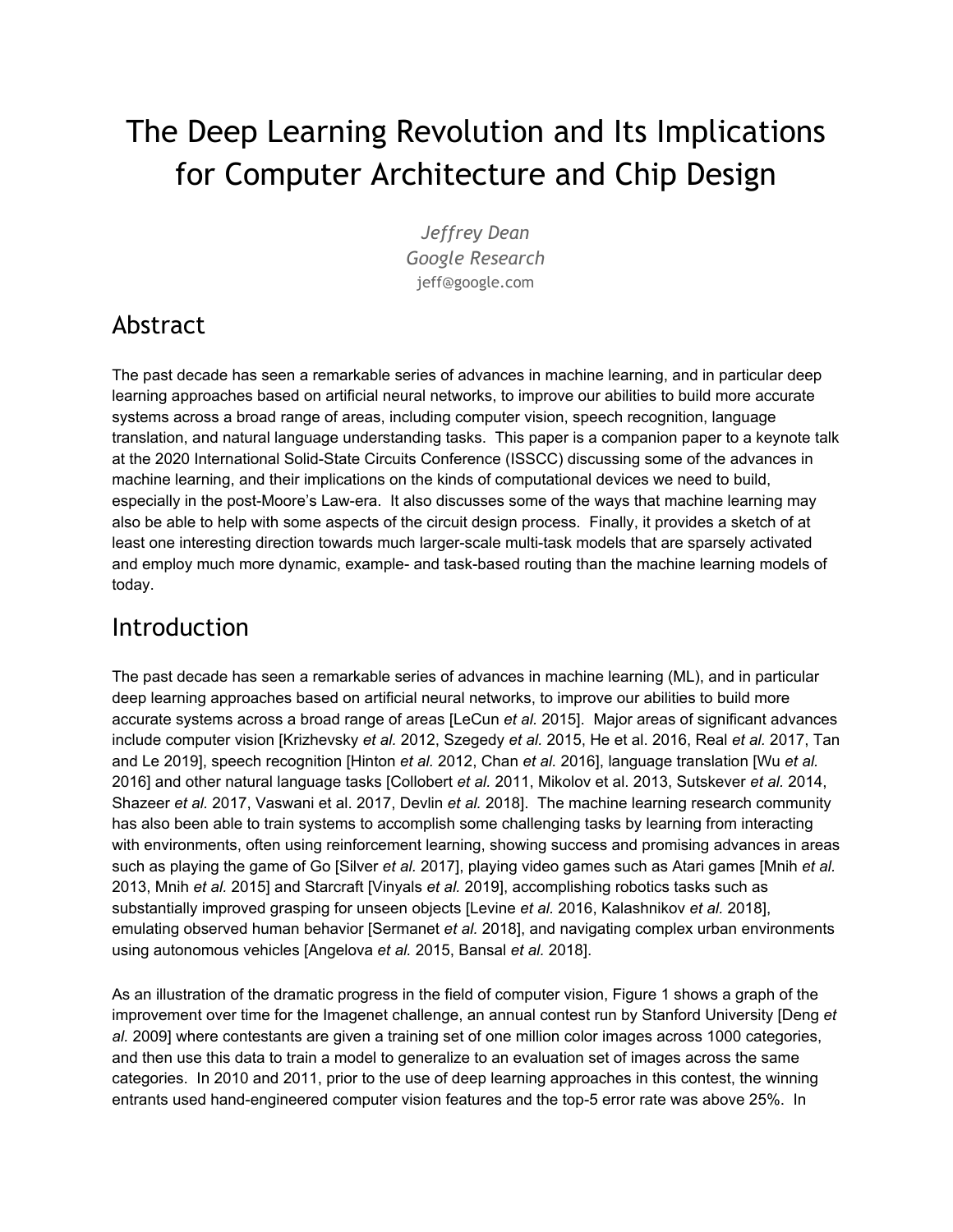2012, Alex Krishevsky, Ilya Sutskever, and Geoffrey Hinton used a deep neural network, commonly referred to as "AlexNet", to take first place in the contest with a major reduction in the top-5 error rate to 16% [Krishevsky *et al.* 2012]. Their team was the only team that used a neural network in 2012. The next year, the deep learning computer vision revolution was in full force with the vast majority of entries from teams using deep neural networks, and the winning error rate again dropped substantially to 11.7%. We know from a careful study that Andrej Karpathy performed that human error on this task is just above 5% if the human practices for ~20 hours, or 12% if a different person practices for just a few hours [Karpathy 2014]. Over the course of the years 2011 to 2017, the winning Imagenet error rate dropped sharply from 26% in 2011 to 2.3% in 2017.



Figure 1: ImageNet classification contest winner accuracy over time

These advances in fundamental areas like computer vision, speech recognition, language understanding, and large-scale reinforcement learning have dramatic implications for many fields. We have seen a steady series of results in many different fields of science and medicine by applying the basic research results that have been generated over the past decade to these problem areas. Examples include promising areas of medical imaging diagnostic tasks including for diabetic retinopathy [Gulshan *et al.* 2016, Krause *et al.* 2018], breast cancer pathology [Liu *et al.* 2017], lung cancer CT scan interpretation [Ardila *et al.* 2019], and dermatology [Esteva *et al.* 2017]. Sequential prediction methods that are useful for language translation also turn out to be useful for making accurate predictions for a variety of different medically-relevant tasks from electronic medical records [Rajkomar *et al.* 2018]. These early signs point the way for machine learning to have a significant impact across many areas of health and medical care [Rajkomar *et al.* 2019, Esteva *et al.* 2019].

Other fields that have been improved by the use of deep learning-based approaches include quantum chemistry [Gilmer *et al.* 2017], earthquake prediction [DeVries *et al.* 2018], flood forecasting [Nevo 2019], genomics [Poplin *et al.* 2018], protein folding [Evans *et al.* 2018], high energy physics [Baldi *et al.* 2014], and agriculture [Ramcharan *et al.* 2017].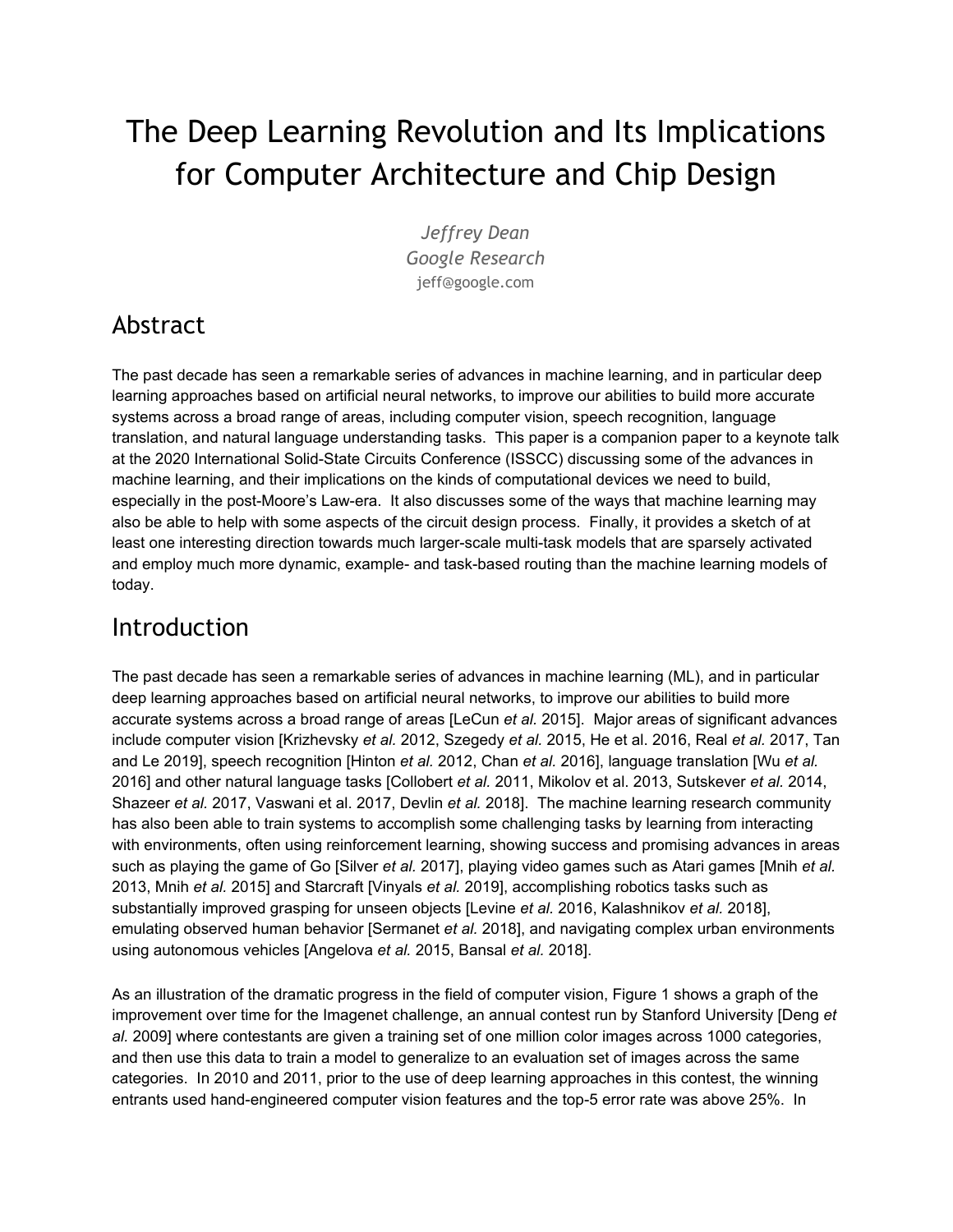With these significant advances, it is clear that the potential for ML to change many different fields of endeavor is substantial.

# Moore's Law, Post Moore's Law, and the Computational Demands of Machine Learning

Many of the key ideas and algorithms underlying deep learning and artificial neural networks have been around since the 1960s, 1970s, 1980s, and 1990s [Minsky and Papert 1969, Rumelhart *et al.* 1988, Tesauro 1994]. In the late 1980s and early 1990s there was a surge of excitement in the ML and AI community as people realized that neural networks could solve some problems in interesting ways, with substantial advantages stemming from their ability to accept very raw forms of (sometimes heterogeneous) input data and to have the model automatically build up hierarchical representations in the course of training the model to perform some predictive task. At that time, though, computers were not powerful enough to allow this approach to work on anything but small, almost toy-sized problems. Some work at the time attempted to extend the amount of computation available for training neural networks by using parallel algorithms [Shaw 1981, Dean 1990], but for the most part, the focus of most people in the AI and ML community shifted away from neural network-based approaches. It was not until the later parts of the decade of the 2000s, after two more decades of computational performance improvements driven by Moore's Law that computers finally started to become powerful enough to train large neural networks on realistic, real-world problems like Imagenet [*Deng et al. 2009*], rather than smaller-scale, toy problems like MNIST [LeCun *et al.* 2000] and CIFAR [Krizhevsky *et al.* 2009]. In particular, the paradigm of general-purpose computing on GPU cards (GPGPU) [Luebke *et al.* 2006], because of GPU cards' high floating point performance relative to CPUs, started to allow neural networks to show interesting results on difficult problems of real consequence.

It is perhaps unfortunate that just as we started to have enough computational performance to start to tackle interesting real-world problems and the increased scale and applicability of machine learning has led to a dramatic thirst for additional computational resources to tackle larger problems, the computing industry as a whole has experienced a dramatic slowdown in the year-over-year improvement of general purpose CPU performance. Figure 2 shows this dramatic slowdown, where we have gone from doubling general-purpose CPU performance every 1.5 years (1985 through 2003) or 2 years (2003 to 2010) to now being in an era where general purpose CPU performance is expected to double only every 20 years [Hennessy and Patterson 2017]. Figure 3 shows the dramatic surge in computational demands for some important recent machine learning advances (note the logarithmic Y-axis, with the best-fit line showing a doubling time in computational demand of 3.43 months for this select set of important ML research results) [OpenAI 2018]. Figure 4 shows the dramatic surge in research output in the field of machine learning and its applications, measured via the number of papers posted to the machine-learning-related categories of Arxiv, a popular paper preprint hosting service, with more than 32 times as many papers posted in 2018 as in 2009 (a growth rate of more than doubling every 2 years). There are now more than 100 research papers per day posted to Arxiv in the machine-learning-related subtopic areas, and this growth shows no signs of slowing down.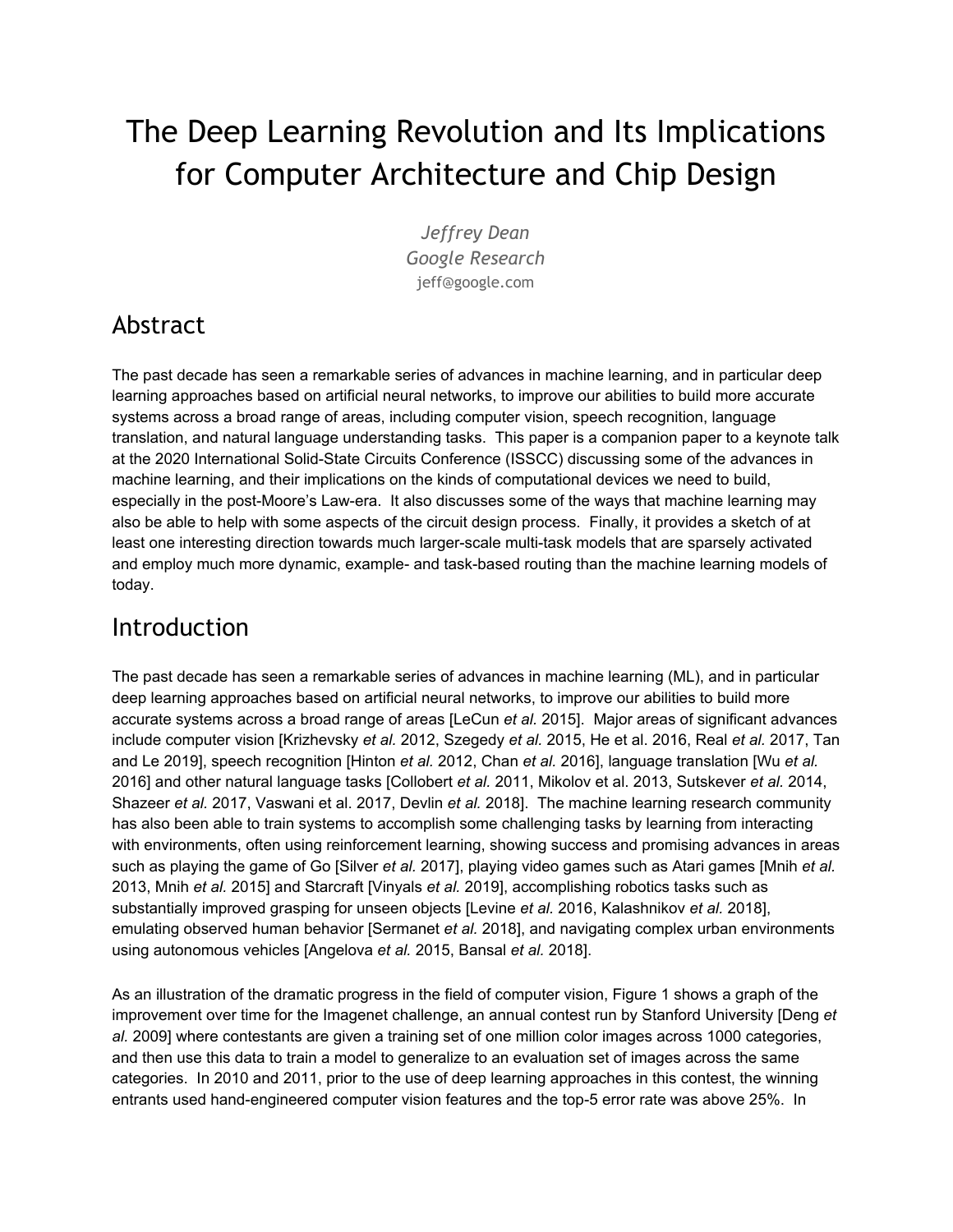40 years of Processor Performance



Figure 2: Computing Performance in the Moore's Law and the Post-Moore's Law Periods



AlexNet to AlphaGo Zero: A 300,000x Increase in Compute

Figure 3: Some important AI Advances and their Computational Requirements (Source: [openai.com/blog/ai-and-compute/](https://openai.com/blog/ai-and-compute/))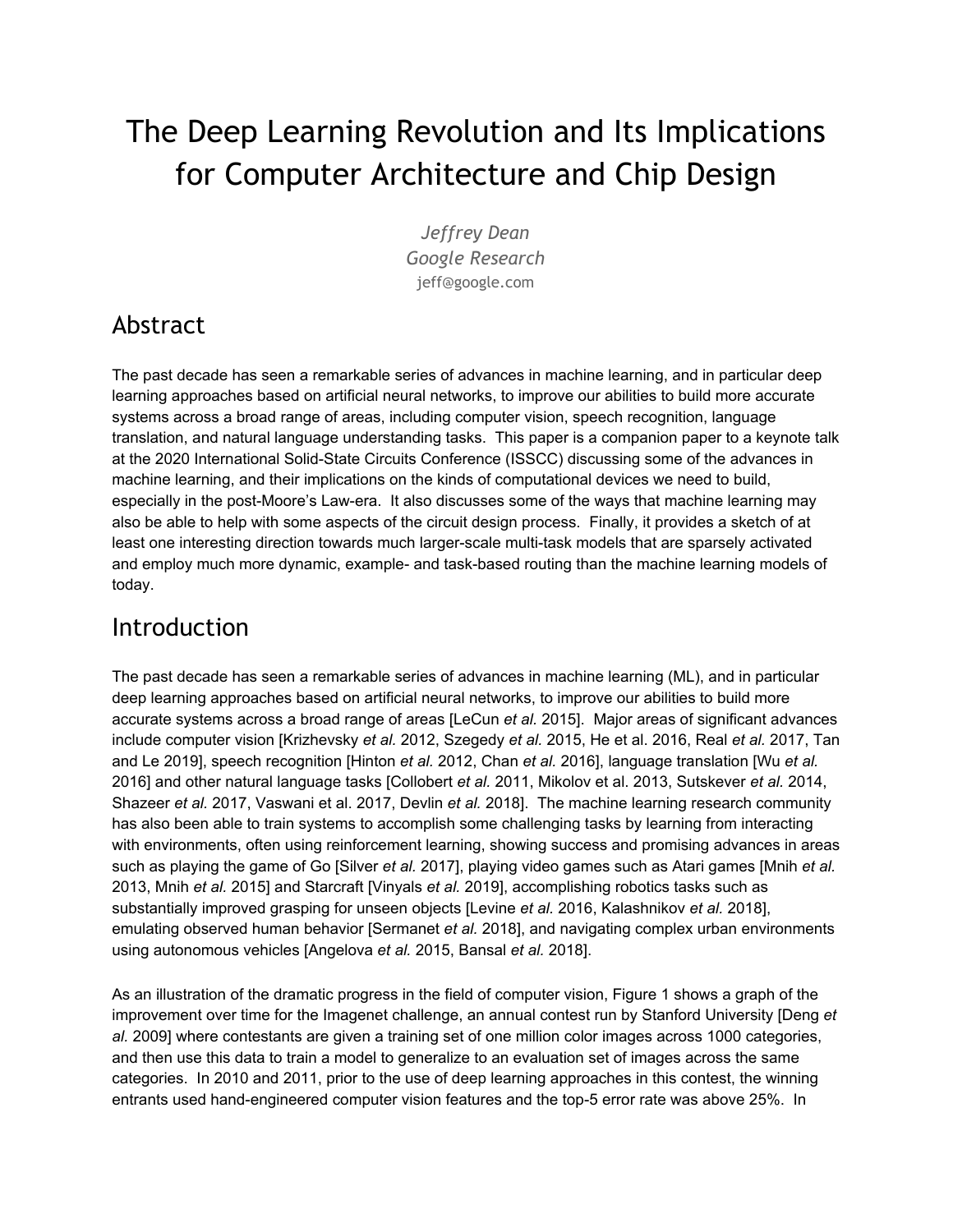

Figure 4: Machine learning-related Arxiv papers since 2009

## Machine-Learning-Specialized Hardware

In 2011 and 2012, a small team of researchers and system engineers at Google built an early distributed system called DistBelief to enable parallel, distributed training of very large scale neural networks, using a combination of model and data parallel training and asynchronous updates to the parameters of the model by many different computational replicas [Dean *et al.* 2012]. This enabled us to train much larger neural networks on substantially larger data sets and, by mid-2012, using DistBelief as an underlying framework, we were seeing dramatically better accuracy for speech recognition [Hinton *et al.* 2012] and image classification models [Le *et al.* 2012]. The serving of these models in demanding settings of systems with hundreds of millions of users, though, was another matter, as the computational demands were very large. One back of the envelope calculation showed that in order to deploy the deep neural network system that was showing significant word error rate improvements for our main speech recognition system using CPU-based computational devices would require doubling the number of computers in Google datacenters (with some bold-but-still-plausible assumptions about significantly increased usage due to more accuracy). Even if this was economically reasonable, it would still take significant time, as it would involve pouring concrete, striking arrangements for windmill farm contracts, ordering and installing lots of computers, etc., and the speech system was just the tip of the iceberg in terms of what we saw as the potential set of the application of neural networks to many of our core problems and products. This thought exercise started to get us thinking about building specialized hardware for neural networks, first for inference, and then later systems for both training and inference.

#### K\m8cYqGdYWU]nYX<UfXkUfYAUYGYbqYZcf8YYd@YUfb]b[AcXY`q34E

Deep learning models have three properties that make them different than many other kinds of more general purpose computations. First, they are very tolerant of reduced-precision computations. Second,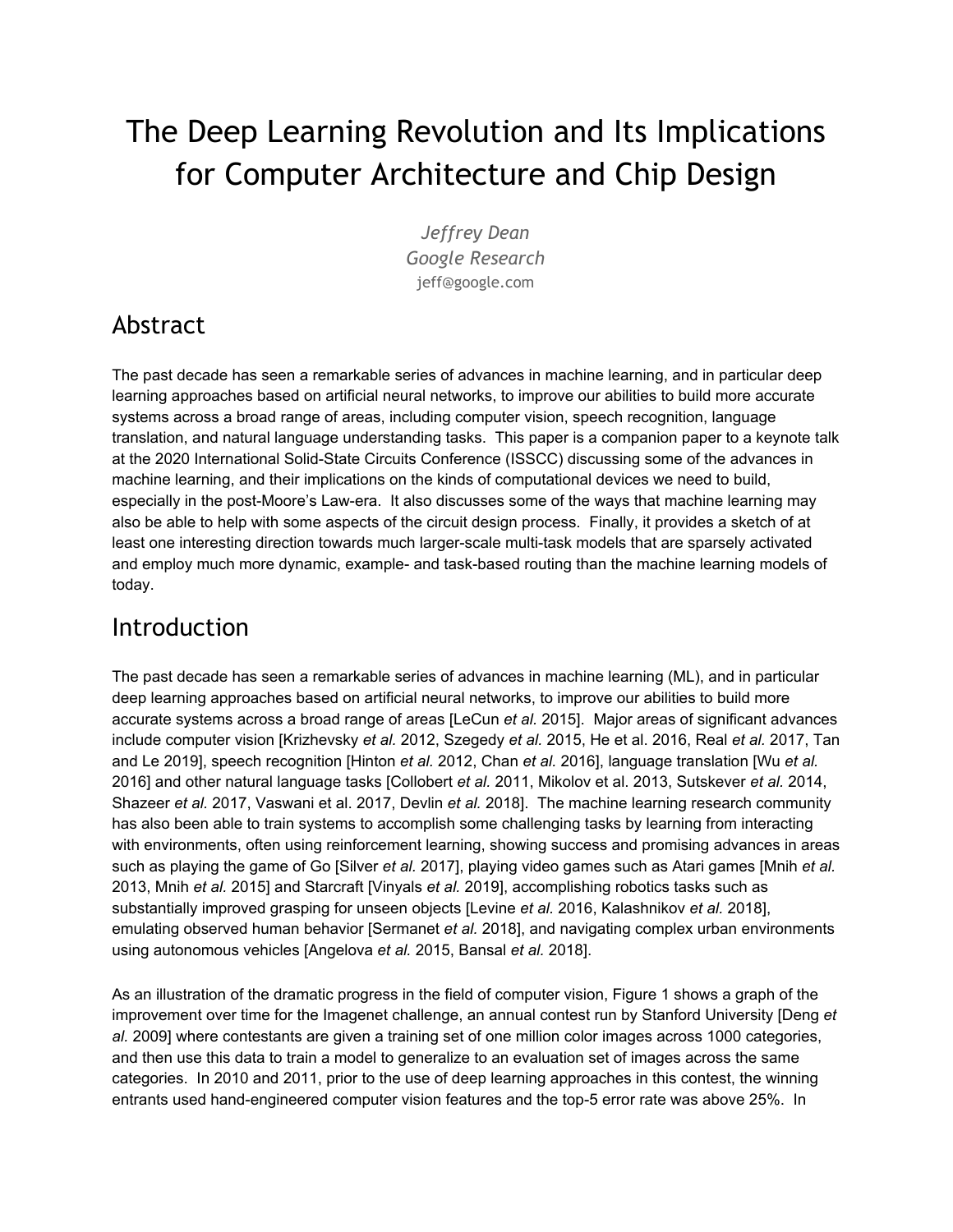the computations performed by most models are simply different compositions of a relatively small handful of operations like matrix multiplies, vector operations, application of convolutional kernels, and other dense linear algebra calculations [Vanhoucke *et al.* 2011]. Third, many of the mechanisms developed over the past 40 years to enable general-purpose programs to run with high performance on modern CPUs, such as branch predictors, speculative execution, hyperthreaded-execution processing cores, and deep cache memory hierarchies and TLB subsystems are unnecessary for machine learning computations. So, the opportunity exists to build computational hardware that is specialized for dense, low-precision linear algebra, and not much else, but is still programmable at the level of specifying programs as different compositions of mostly linear algebra-style operations. This confluence of characteristics is not dissimilar from the observations that led to the development of specialized digital signal processors (DSPs) for telecom applications starting in the 1980s [[en.wikipedia.org/wiki/Digital\\_signal\\_processor](https://en.wikipedia.org/wiki/Digital_signal_processor#History)]. A key difference though, is because of the broad

applicability of deep learning to huge swaths of computational problems across many domains and fields of endeavor, this hardware, despite its narrow set of supported operations, can be used for a wide variety of important computations, rather than the more narrowly tailored uses of DSPs. Based on our thought experiment about the dramatically increased computational demands of deep neural networks for some of our high volume inference applications like speech recognition and image classification, we decided to start an effort to design a series of accelerators called Tensor Processing Units for accelerating deep learning inference and training. The first such system, called TPUv1, was a single chip design designed to target inference acceleration [Jouppi *et al.* 2017].

For inference (after a model has been trained, and we want to apply the already-trained model to new inputs in order to make predictions), 8-bit integer-only calculations have been shown to be sufficient for many important models [Jouppi *et al.* 2017], with further widespread work going on in the research community to push this boundary further using things like even lower precision weights, and techniques to encourage sparsity of weights and/or activations.

The heart of the TPUv1 is a 65,536 8-bit multiply-accumulate matrix multiply unit that offers a peak throughput of 92 TeraOps/second (TOPS). TPUv1 is on average about 15X -- 30X faster than its contemporary GPU or CPU, with TOPS/Watt about 30X -- 80X higher, and was able to run production neural net applications representing about 95% of Google datacenters' neural network inference demand at the time with significant cost and power advantages [Jouppi *et al.* 2017].

Inference on low-power mobile devices is also incredibly important for many uses of machine learning. Being able to run machine learning models on-device, where the devices themselves are often the source of the raw data inputs used for models in areas like speech or vision, can have substantial latency as well as privacy benefits. It is possible to take the same design principles used for TPUv1 (a simple design targeting low precision linear algebra computations at high performance/Watt) and apply these principles to much lower power environments, such as mobile phones. Google's Edge TPU is one example of such a system, offering 4 TOps in a 2W power envelope [\[cloud.google.com/edge-tpu/](https://cloud.google.com/edge-tpu/), [coral.withgoogle.com/products/\]](https://coral.withgoogle.com/products/). On-device computation is already critical to many interesting use cases

of deep learning, where we want computer vision, speech and other kinds of models that can run directly on sensory inputs without requiring connectivity. One such example is on-device agriculture applications, like identification of diseases in plants such as cassava, in the middle of cassava fields which may not have reliable network connectivity [Ramcharan *et al.* 2017].

With the widespread adoption of machine learning and its growing importance as a key type of computation in the world, a Cambrian-style explosion of new and interesting accelerators for machine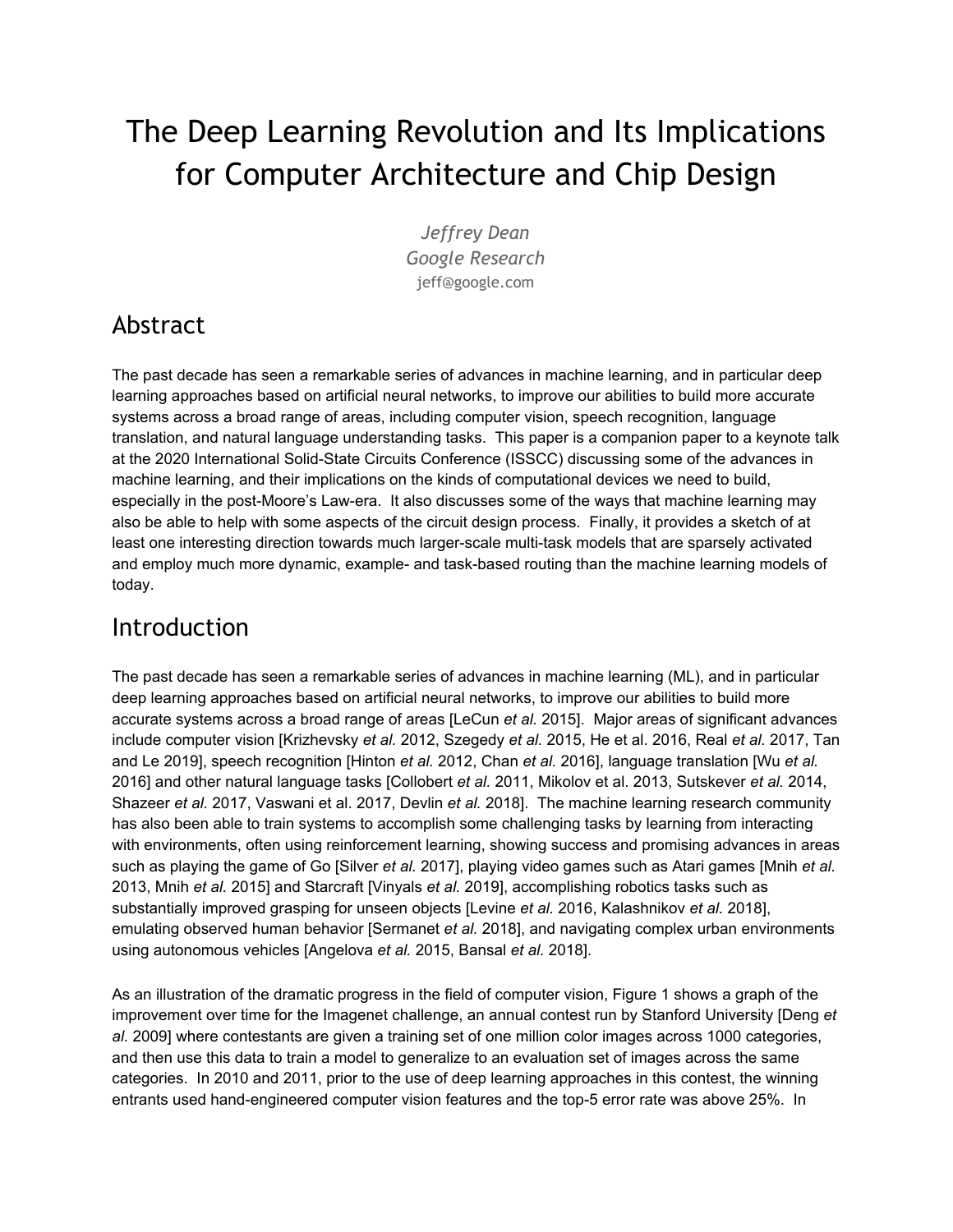learning computations is underway. There are more than XX venture-backed startup companies, as well as a variety of large, established companies, that are each producing various new chips and systems for machine learning. Some, such as Cerebras [\[www.cerebras.net/\]](https://www.cerebras.net/), Graphcore [[www.graphcore.ai/\]](https://www.graphcore.ai/), and Nervana (acquired by Intel) [\[www.intel.ai/nervana-nnp/\]](https://www.intel.ai/nervana-nnp/) are focused on a variety of designs for ML training. Others, such as Alibaba

[[www.alibabacloud.com/blog/alibaba-unveils-ai-chip-to-enhance-cloud-computing-power\\_595409](https://www.alibabacloud.com/blog/alibaba-unveils-ai-chip-to-enhance-cloud-computing-power_595409)] are designing chips focused on inference.. Some of the designs eschew larger memory-capacity DRAM or HBM to focus on very high performance designs for models that are small enough that their entire set of parameters and intermediate values fit in SRAM. Others focus on designs that include DRAM or HBM that make them suitable for larger-scale models. Some, like Cerebras, are exploring full wafer-scale integration. Others, such as Google's Edge TPUs [\[cloud.google.com/edge-tpu/](https://cloud.google.com/edge-tpu/)] are building very low power chips for inference in environments such as mobile phones and distributed sensing devices.

Designing customized machine learning hardware for training (rather than just inference) is a more complex endeavor than single chip inference accelerators. The reason is that single-chip systems for training are unable to solve many problems that we want to solve in reasonable periods of time (e.g. hours or days, rather than weeks or months), because a single-chip system cannot deliver sufficient computational power. Furthermore, the desire to train larger models on larger data sets is such that, even if a single chip could deliver enough computation to solve a given problem in a reasonable amount of time, that would just mean that we would often want to solve even larger problems (necessitating the use of multiple chips in a parallel or distributed system anyway). Therefore, designing training systems is really about designing larger-scale, holistic computer systems, and requires thinking about individual accelerator chip design, as well as high performance interconnects to form tightly coupled machine learning supercomputers. Google's second- and third-generation TPUs, TPUv2 and TPUv3 [[cloud.google.com/tpu/](https://cloud.google.com/tpu/)], are designed to support both training and inference, and the basic individual devices, each consisting of four chips, were designed to be connected together into larger configurations called pods. Figure 5 shows the block diagram of a single Google TPUv2 chip, with two cores, with the main computational capacity in each core provided by a large matrix multiply unit that can yield the results of multiplying a pair of 128x128 matrices each cycle. Each chip has 16 GB (TPUv2) or 32 GB (TPUv3) of attached high-bandwidth memory (HBM). Figure 6 shows the deployment form of a Google's TPUv3 Pod of 1024 accelerator chips, consisting of eight racks of chips and accompanying servers, with the chips connected together in a 32x32 toroidal mesh, providing a peak system performance of more than 100 petaflop/s.



Figure 5: A block diagram of Google's Tensor Processing Unit v2 (TPUv2)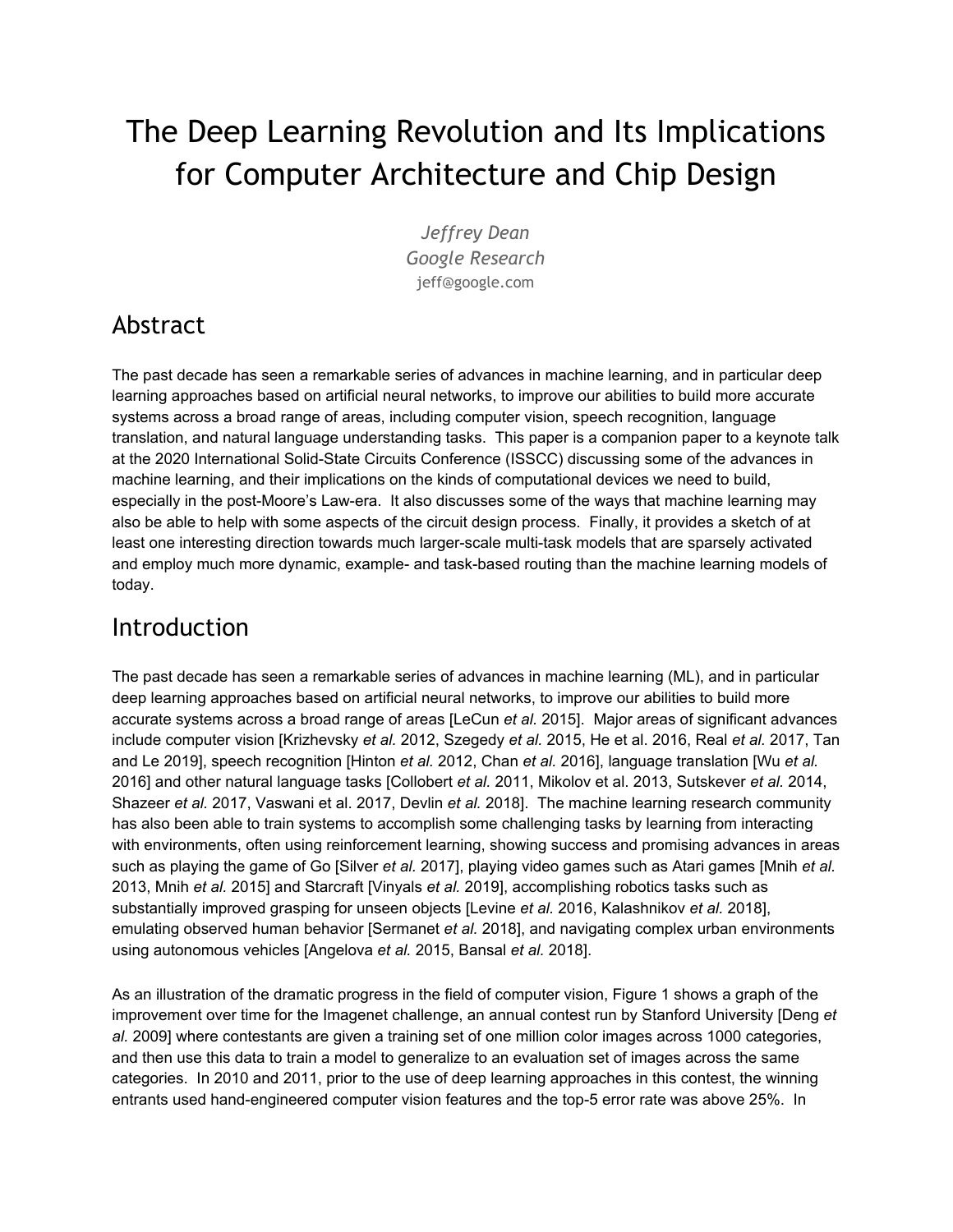

Figure 6: Google's TPUv3 Pod, consisting of 1024 TPUv3 chips w/peak performance of >100 petaflop/s

#### @ck DfYWolcb Bi a Yf]W: cfa Uhg Zcf A UW JbY @YUfb]b[Æ

TPUv2 and TPUv3 use a custom-designed floating point format called bfloat16 [Wang and Kanwar 2019], which departs from the IEEE half-precision 16-bit format to provide a format that is more useful for machine learning and also enables much cheaper multiplier circuits. bfloat16 was originally developed as a lossy compression technique to help reduce bandwidth requirements during network communications of machine learning weights and activations in the DistBelief system, and was described briefly in section 5.5 of the TensorFlow white paper [Abadi *et al.* 2016, sec. 5.5]. It has been the workhorse floating format in TPUv2 and TPUv3 since 2015. As of December, 2018, Intel announced plans to add bfloat16 support to future generations of Intel processors [Morgan 2018].

Figure 7 below shows the split between sign, exponent, and mantissa bits for the IEEE fp32 single-precision floating point format, the IEEE fp16 half-precision floating point format, and the bfloat16 format.



Figure 7: Differences between single-precision IEEE/half-precision IEEE/brain16 Floating Point Formats

As it turns out, machine learning computations used in deep learning models care more about dynamic range than they do about precision. Furthermore, one major area & power cost of multiplier circuits for a floating point format with *M* mantissa bits is the  $(M+1) \times (M+1)$  array of full adders (that are needed for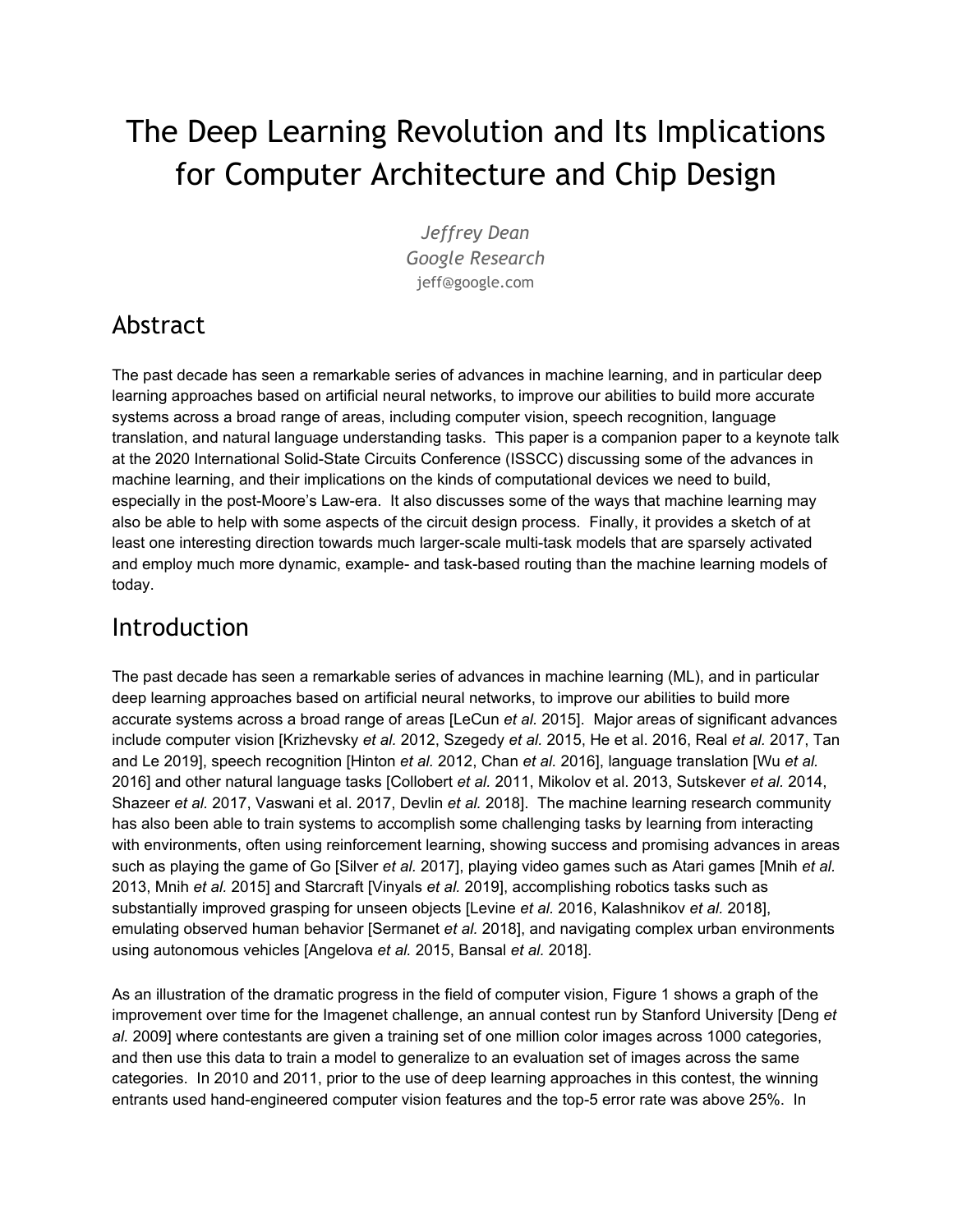multiplying together the mantissa portions of the two input numbers. The IEEE fp32, IEEE fp16 and bfloat16 formats need 576 full adders, 121 full adders, and 64 full adders, respectively. Because multipliers for the bfloat16 format require so much less circuitry, it is possible to put more multipliers in the same chip area and power budget, thereby meaning that ML accelerators employing this format can have higher flops/sec and flops/Watt, all other things being equal. Reduced precision representations also reduce the bandwidth and energy required to move data to and from memory or to send it across interconnect fabrics, giving further efficiency gains.

#### H\Y7\U`Yb[YcZlbWfhU]bhm]bU: UghAcj]b[: ]Y`X*A*E

One challenge for building machine learning accelerator hardware is that the ML research field is moving extremely fast (as witnessed by the growth and absolute number of research papers published per year shown in Figure 4). Chip design projects that are started today often take 18 months to 24 months to finish the design, fabricate the semiconductor parts and get them back and install them into a production datacenter environment. For these parts to be economically viable, they typically must have lifetimes of at least three years. So, the challenge for computer architects building ML hardware is to predict where the fast moving field of machine learning will be in the 2 to 5 year time frame. Our experience is that bringing together computer architects, higher-level software system builders and machine learning researchers to discuss co-design-related topics like "what might be possible in the hardware in that time frame?" and "what interesting research trends are starting to appear and what would be their implications for ML hardware?" is a useful way to try to ensure that we design and build useful hardware to accelerate ML research and production uses of ML.

## Machine Learning for Chip Design

One area that has significant potential is the use of machine learning to learn to automatically generate high quality solutions for a number of different NP-hard optimization problems that exist in the overall workflow for designing custom ASICs. For example, currently placement and routing for complex ASIC designs takes large teams of human placement experts to iteratively refine from high-level placement to detailed placement as the overall design of an ASIC is fleshed out. Because there is considerable human involvement in the placement process, it is inconceivable to consider radically different layouts without dramatically affecting the schedule of a chip project once the initial high level design is done. However, placement and routing is a problem that is amenable to the sorts of reinforcement learning approaches that were successful in solving games, like AlphaGo. In placement and routing, a sequence of placement and routing decisions all combine to affect a set of overall metrics like chip area, timing, and wire length. By having a reinforcement learning algorithm learn to "play" the game of placement and routing, either in general across many different ASIC designs, or for a particular ASIC design, with a reward function that combines the various attributes into a single numerical reward function, and by applying significant amounts of machine-learning computation (in the form of ML accelerators), it may be possible to have a system that can do placement and routing more rapidly and more effectively than a team of human experts working with existing electronic design tools for placement and routing. We have been exploring these approaches internally at Google and have early preliminary-but-promising looking results. The automated ML based system also enables rapid design space exploration, as the reward function can be easily adjusted to optimize for different trade-offs in target optimization metrics.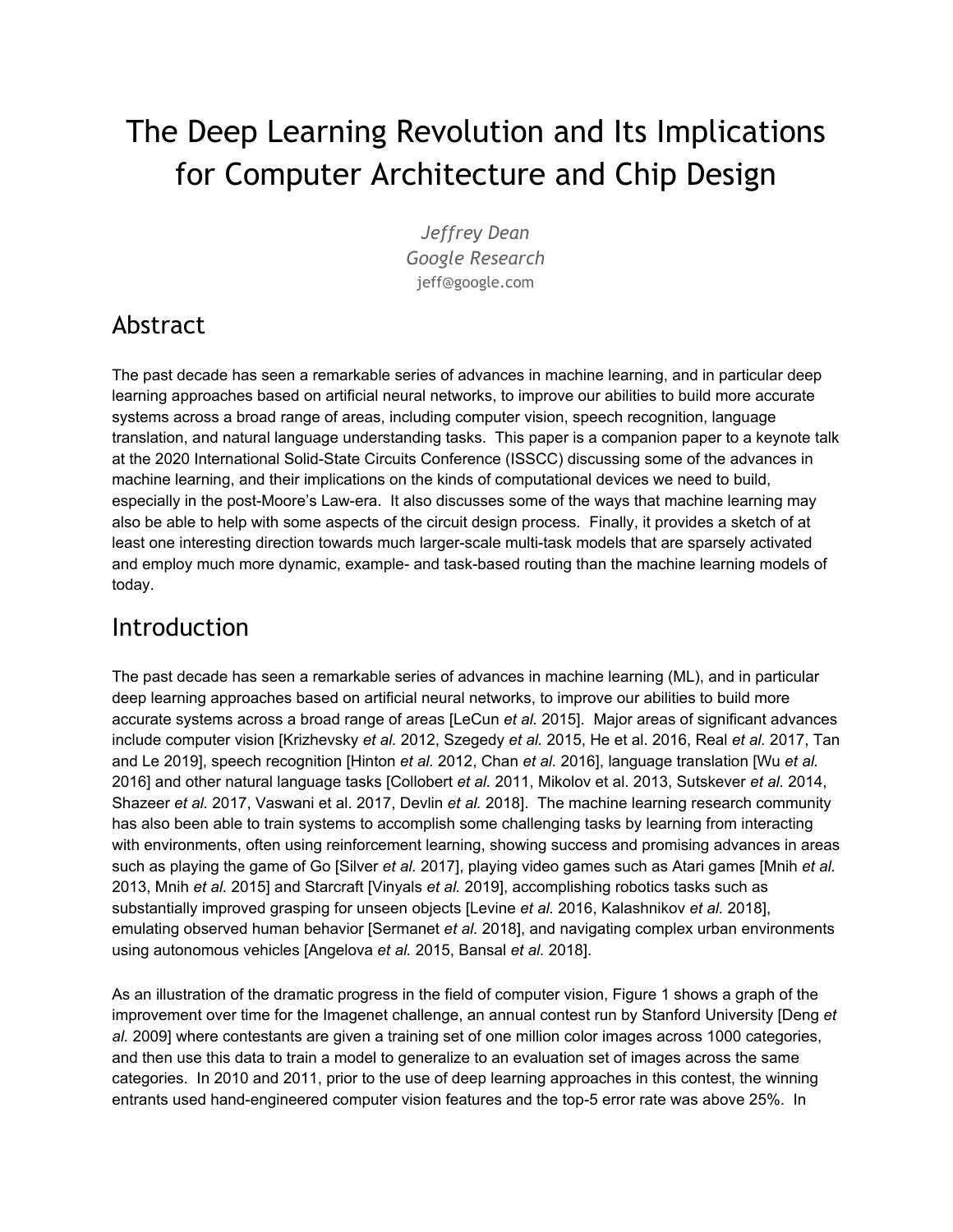Furthermore, it may even be possible to train a machine learning system to make a whole series of decisions from high-level synthesis down to actual low-level logic representations and then perform placement and routing of these low-level circuits into a physical realization of the actual high level design in a much more automated and end-to-end fashion. If this could happen, then it's possible that the time for a complex ASIC design could be reduced substantially, from many months down to weeks. This would significantly alter the tradeoffs involved in deciding when it made sense to design custom chips, because the current high level of non-recurring engineering expenses often mean that custom chips or circuits are designed only for the highest volume and highest value applications.

# Machine Learning for Semiconductor Manufacturing Problems

With the dramatic improvements in computer vision over the past decade, there are a number of problems in the domain of visual inspection of wafers during the semiconductor manufacturing process that may be amenable to more automation, or to improved accuracy over the existing approaches in this area. By detecting defects earlier or more accurately, we may be able to achieve higher yields or reduced costs. A survey of these approaches provides a general sense of the area [Huang and Pan 2015]

## Machine Learning for Learned Heuristics in Computer Systems

Another opportunity for machine learning is in the use of learned heuristics in computer systems such as compilers, operating systems, file systems, networking stacks, etc. Computer systems are filled with hand-written heuristics that have to work in the general case. For example, compilers must make decisions about which routines to inline, which instruction sequences to choose which of many possible loop nesting structures to use, and how to lay out data structures in memory [Aho *et al.* 1986]. Low-level networking software stacks must make decisions about when to increase or decrease the TCP window size, when to retransmit packets that might have been dropped, and whether and how to compress data across network links with different characteristics. Operating systems must choose which blocks to evict from their buffer cache, which processes and threads to schedule next, and which data to prefetch from disk [Tanenbaum and Woodhull 1997]. Database systems choose execution plans for high-level queries, make decisions about how to lay out high level data on disks, and which compression methods to use for which pieces of data [Silberschatz *et al.* 1997].

The potential exists to use machine-learned heuristics to replace hand-coded heuristics, with the ability for these ML heuristics to take into account much more contextual information than is possible in hand-written heuristics, allowing them to adapt more readily to the actual usage patterns of a system, rather than being constructed for the average case. Other uses of ML can replace traditional data structures like B-trees, hash tables, and Bloom filters with learned index structures, that can take advantage of the actual distribution of data being processed by a system to produce indices that are higher performance while being 20X to 100X smaller [Kraska *et al.* 2018].

## Future Machine Learning Directions

A few interesting threads of research are occuring in the ML research community at the moment that will likely be even more interesting if combined together.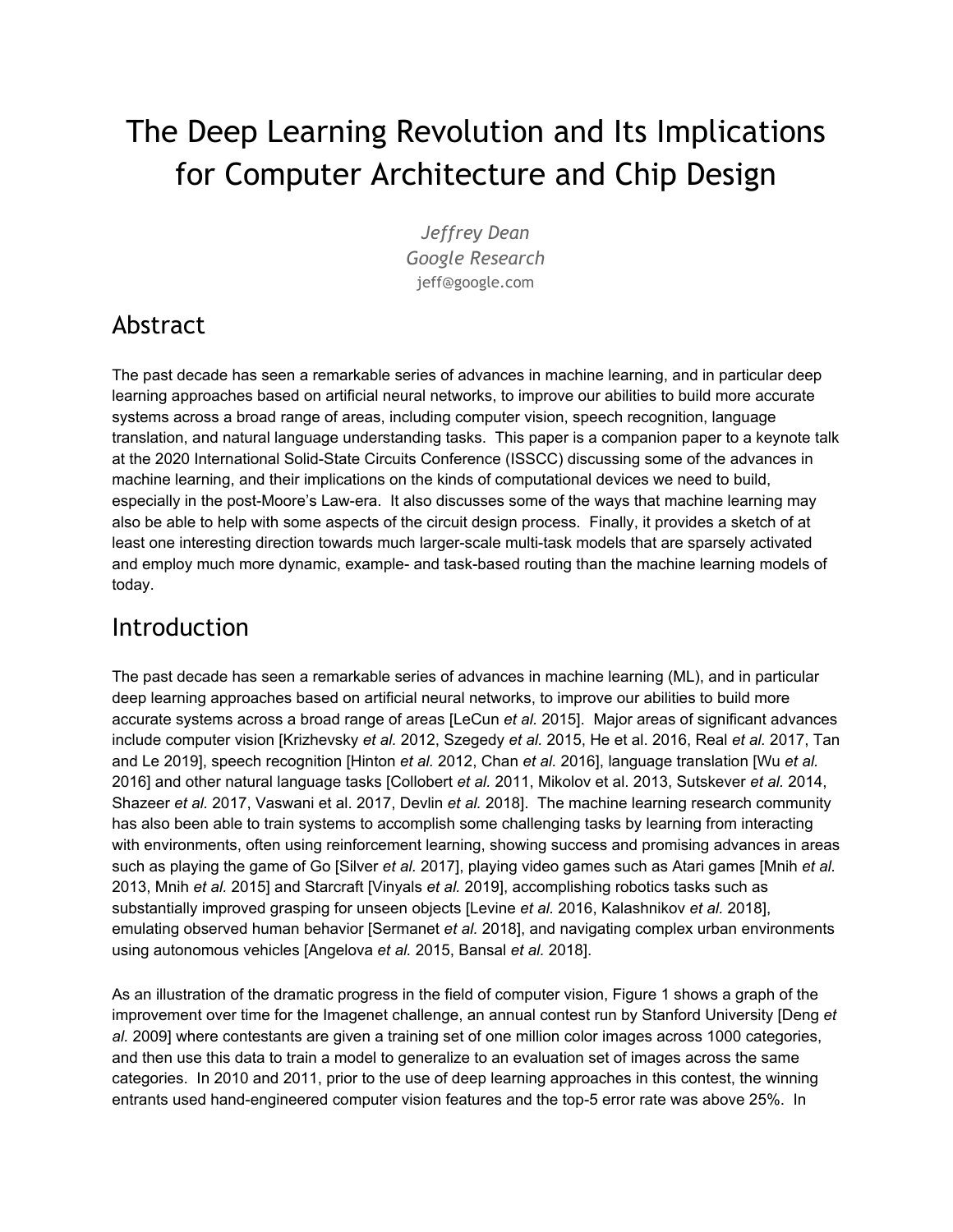First, work on sparsely-activated models, such as the sparsely-gated mixture of experts model [Shazeer *et al.* 2017], shows how to build very large capacity models where just a portion of the model is "activated" for any given example (say, just 2 or 3 experts out of 2048 experts). The routing function in such models is trained simultaneously and jointly with the different experts, so that the routing function learns which experts are good at which sorts of examples, and the experts simultaneously learn to specialize for the characteristics of the stream of examples to which they are given. This is in contrast with most ML models today where the whole model is activated for every example. Table 4 in Shazeer *et al.* 2017 showed that such an approach be simultaneously ~9X more efficient for training, ~2.5X more efficient for inference, and higher accuracy (+1 BLEU point for a language translation task).

Second, work on automated machine learning (AutoML), where techniques such as neural architecture search [Zoph and Le 2016, Pham *et al.* 2018] or evolutionary architectural search [Real *et al.* 2017, Gaier and Ha 2019] can automatically learn effective structures and other aspects of machine learning models or components in order to optimize accuracy for a given task. These approaches often involve running many automated experiments, each of which may involve significant amounts of computation.

Third, multi-task training at modest scales of a few to a few dozen related tasks, or transfer learning from a model trained on a large amount of data for a related task and then fine-tuned on a small amount of data for a new task, has been shown to be very effective in a wide variety of problems [Devlin *et al.* 2018]. So far, most use of multi-task machine learning is usually in the context of a single modality (e.g. all visual tasks, or all textual tasks) [Doersch and Zisserman 2017], although a few authors have considered multi-modality settings as well [Ruder 2017].

A particularly interesting research direction puts these three trends together, with a system running on large-scale ML accelerator hardware, with a goal of being able to train a model that can perform thousands or millions of tasks in a single model. Such a model might be made up of many different components of different structures, with the flow of data between examples being relatively dynamic on an example-by-example basis. The model might use techniques like the sparsely-gated mixture of experts and learned routing in order to have a very large capacity model [Shazeer *et al.* 2017], but where a given task or example only sparsely activates a small fraction of the total components in the system (and therefore keeps computational cost and power usage per training example or inference much lower). An interesting direction to explore would be to use dynamic and adaptive amounts of computation for different examples, so that "easy" examples use much less computation than "hard" examples (a relatively unusual property in the machine learning models of today). Figure 8 depicts such a system.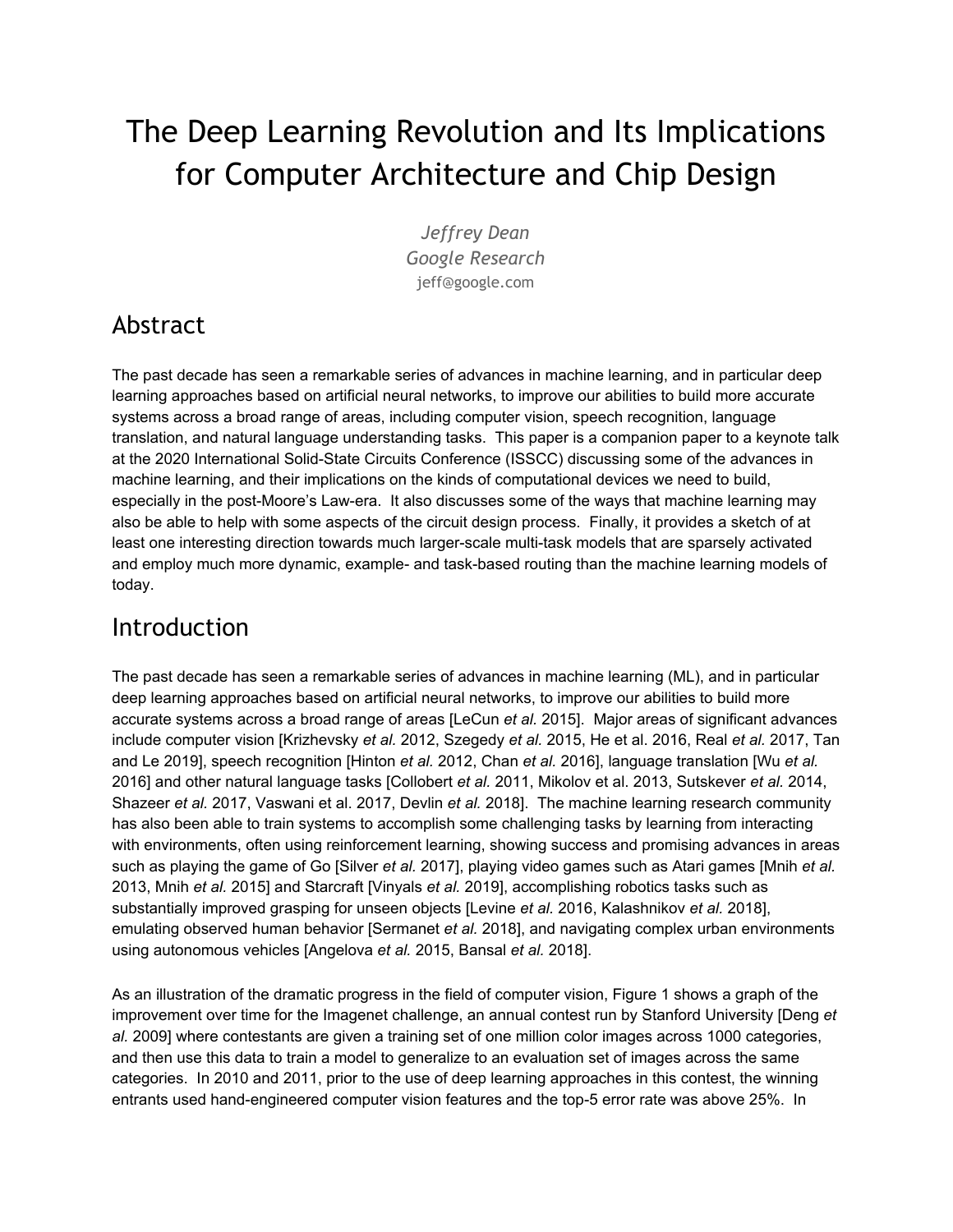

Figure 8: A diagram depicting a design for a large, sparsely activated, multi-task model. Each box in the model represents a component. Models for tasks develop by stitching together components, either using human-specified connection patterns, or automatically learned connectivity. Each component might be running a small architectural search to adapt to the kinds of data which is being routed to it, and routing decisions making components decide which downstream components are best suited for a particular task or example, based on observed behavior.

Each component might itself be running some AutoML-like architecture search [Pham *et al.* 2017], in order to adapt the structure of the component to the kinds of data that it is being routed to that component. New tasks can leverage components trained on other tasks when that is useful. The hope is that through very large scale multi-task learning, shared components, and learned routing, the model can very quickly learn to accomplish new tasks to a high level of accuracy, with relatively few examples for each new task (because the model is able to leverage the expertise and internal representations it has already developed in accomplishing other, related tasks).

Building a single machine learning system that can handle millions of tasks, and that can learn to successfully accomplish new tasks automatically, is a true grand challenge in the field of artificial intelligence and computer systems engineering: it will require expertise and advances in many areas, spanning solid-state circuit design, computer networking, ML-focused compilers, distributed systems, and machine learning algorithms in order to push the field of artificial intelligence forward by building a system that can generalize to solve new tasks independently across the full range of application areas of machine learning.

## Conclusion

The advances in machine learning over the past decade are already affecting a huge number of fields of science, engineering, and other forms of human endeavor, and this influence is only going to increase. The specialized computational needs of machine learning combined with the slowdown of general-purpose CPU performance improvements in the post-Moore's Law-era represent an exciting time for the computing hardware industry [Hennessy and Patterson 2019]: we now have a set of techniques that seem to be applicable to a vast array of problems across a huge number of domains, where we want to dramatically increase the scale of the models and datasets on which we can train these models, and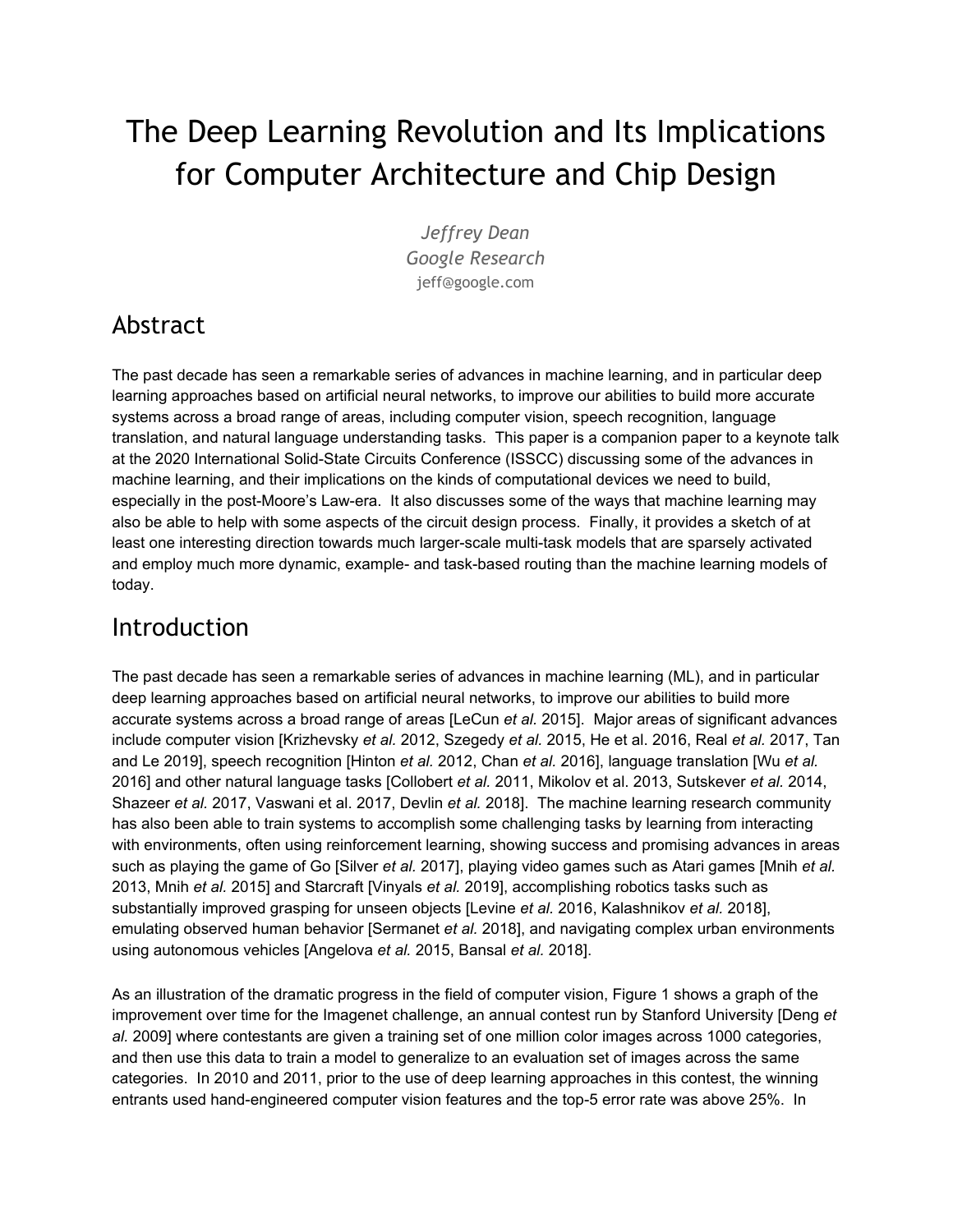where the impact of this work will touch a vast fraction of humanity. As we push the boundaries of what is possible with large-scale, massively multi-task learning systems that can generalize to new tasks, we will create tools to enable us to collectively accomplish more as societies and to advance humanity. We truly live in exciting times.

## Acknowledgements

Anand Babu, Alison Carroll, Satrajit Chatterjee, Jason Freidenfelds, Anna Goldie, Norm Jouppi, Azalia Mirhoseini, David Patterson, and Cliff Young, as well as this year's ISSCC chairs and anonymous ISSCC representatives all provided helpful feedback on the content of this article that was much appreciated.

#### References

- [Abadi *et al.* 2016] Abadi, Martín, Ashish Agarwal, Paul Barham, Eugene Brevdo, Zhifeng Chen, Craig Citro, Greg S. Corrado, Andy Davis, Jeffrey Dean, Matthieu Devin, Sanjay Ghemawat, Ian Goodfellow, Andrew Harp, Geoffrey Irving, Michael Isard, Yangqing Jia, Rafal Jozefowicz, Lukasz Kaiser, Manjunath Kudlur, Josh Levenberg, Dan Mane, Rajat Monga, Sherry Moore, Derek Murray, Chris Olah, Mike Schuster, Jonathon Shlens, Benoit Steiner, Ilya Sutskever, Kunal Talwar, Paul Tucker, Vincent Vanhoucke, Vijay Vasudevan, Fernanda Viegas, Oriol Vinyals, Pete Warden, Martin Wattenberg, Martin Wicke, Yuan Yu, and Xiaoqiang Zheng. "Tensorflow: Large-scale machine learning on heterogeneous distributed systems." [arxiv.org/abs/1603.04467](https://arxiv.org/abs/1603.04467) (2016).
- [Aho *et al.* 1986] Aho, Alfred V., Ravi Sethi, and Jeffrey D. Ullman. "Compilers, principles, techniques." *Addison Wesley* (1986).
- [Angelova *et al.* 2015] Angelova, Anelia, Alex Krizhevsky, Vincent Vanhoucke, Abhijit Ogale, and Dave Ferguson. "Real-time pedestrian detection with deep network cascades." In *Proceedings of BMVC* 2015, [ai.google/research/pubs/pub43850](https://ai.google/research/pubs/pub43850) (2015).
- [Ardila *et al.* 2019] Ardila, Diego, Atilla P. Kiraly, Sujeeth Bharadwaj, Bokyung Choi, Joshua J. Reicher, Lily Peng, Daniel Tse, Mozziyar Etemadi, Wenxing Ye, Greg Corrado, David P. Naidich and Shravya Shetty. "End-to-end lung cancer screening with three-dimensional deep learning on low-dose chest computed tomography." *Nature Medicine* 25, no. 6 (2019): 954.
- [Baldi *et al.* 2014] Baldi, Pierre, Peter Sadowski, and Daniel Whiteson. "Searching for exotic particles in high-energy physics with deep learning." *Nature Communications* 5 (2014): 4308. [www.nature.com/articles/ncomms5308](https://www.nature.com/articles/ncomms5308)
- [Bansal *et al.* 2018] Bansal, Mayank, Alex Krizhevsky, and Abhijit Ogale. "ChauffeurNet: Learning to drive by imitating the best and synthesizing the worst." [arxiv.org/abs/1812.03079](https://arxiv.org/abs/1812.03079) (2018).
- [Chan *et al.* 2016] Chan, William, Navdeep Jaitly, Quoc Le, and Oriol Vinyals. "Listen, attend and spell: A neural network for large vocabulary conversational speech recognition." In *2016 IEEE International Conference on Acoustics, Speech and Signal Processing (ICASSP)*, pp. 4960-4964. IEEE, 2016. [arxiv.org/abs/1508.01211](https://arxiv.org/abs/1508.01211)
- [Collobert *et al.* 2011] Collobert, Ronan, Jason Weston, Léon Bottou, Michael Karlen, Koray Kavukcuoglu, and Pavel Kuksa. "Natural language processing (almost) from scratch." *Journal of Machine Learning Research* 12, no. Aug (2011): 2493-2537. [arxiv.org/abs/1103.0398](https://arxiv.org/abs/1103.0398)
- [Dean 1990] Dean, Jeffrey. "Parallel Implementations of neural network training: two back-propagation approaches". Undergraduate honors thesis, University of Minnesota, 1990. drive.google.com/file/d/1I1fs4sczbCaACzA9XwxR3DiuXVtgmeiL/view
- [Dean *et al.* 2012] Dean, Jeffrey, Greg Corrado, Rajat Monga, Kai Chen, Matthieu Devin, Mark Mao, Marc'aurelio Ranzato et al. "Large scale distributed deep networks." In *Advances in Neural Information Processing Systems*, pp. 1223-1231. 2012. [papers.nips.cc/paper/4687-large-scale-distributed-deep-networks.pdf](https://papers.nips.cc/paper/4687-large-scale-distributed-deep-networks.pdf)
- [Dean *et al.* 2018] Dean, Jeff, David Patterson, and Cliff Young. "A new golden age in computer architecture: Empowering the machine-learning revolution." IEEE Micro 38, no. 2 (2018): 21-29. [ieeexplore.ieee.org/document/8259424](https://ieeexplore.ieee.org/document/8259424)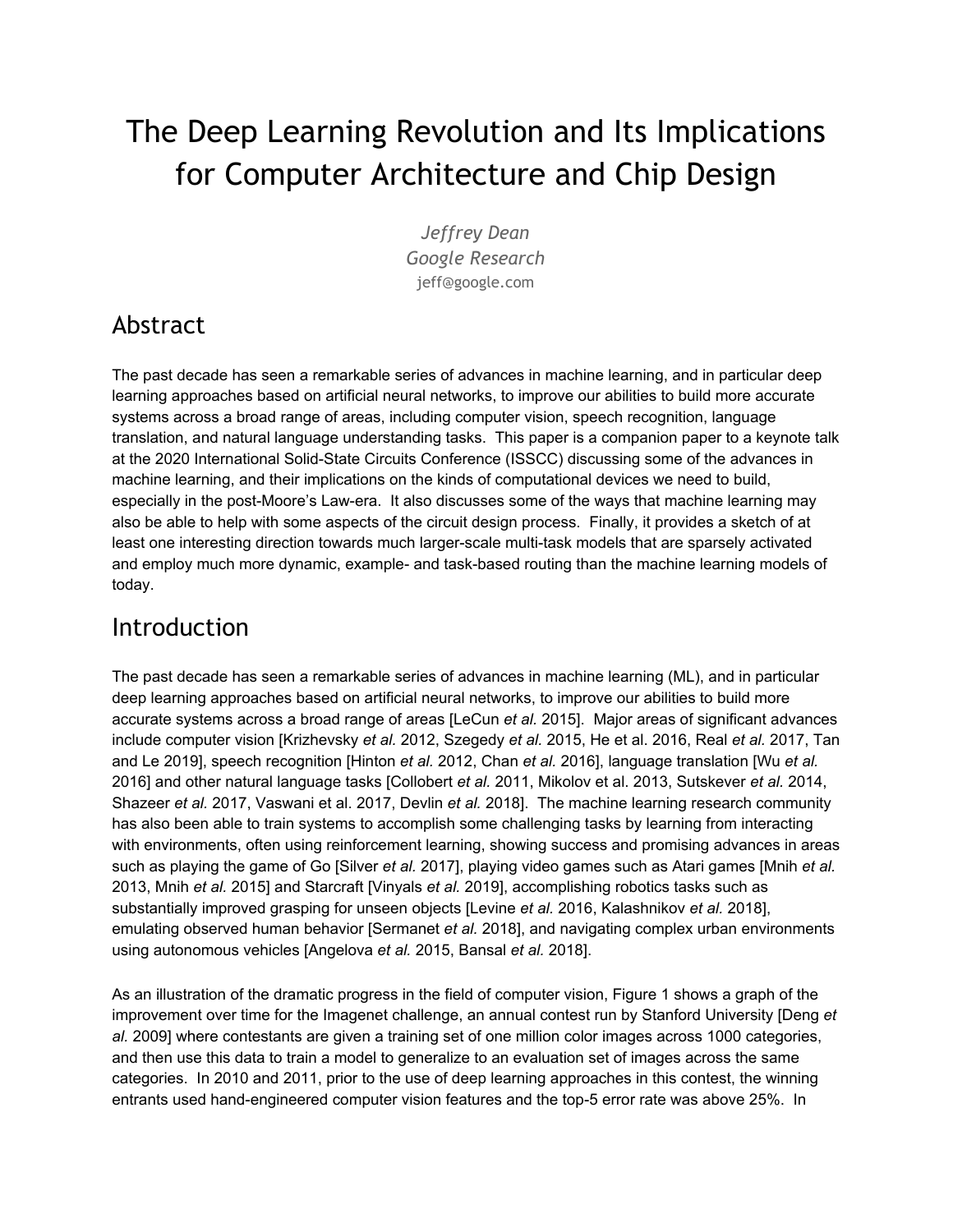- [Deng *et al.* 2009] Deng, Jia, Wei Dong, Richard Socher, Li-Jia Li, Kai Li, and Li Fei-Fei. "Imagenet: A large-scale hierarchical image database." In *2009 IEEE Conference on Computer Vision and Pattern Recognition (CVPR)*, pp. 248-255. IEEE, 2009. http://www.image-net.org/papers/imagenet\_cvpr09.pdf
- [Devlin *et al.* 2018] Devlin, Jacob, Ming-Wei Chang, Kenton Lee, and Kristina Toutanova. "Bert: Pre-training of deep bidirectional transformers for language understanding." arxiv.org/abs/1810.04805 (2018).
- [DeVries *et al.* 2018] DeVries, Phoebe MR, Fernanda Viégas, Martin Wattenberg, and Brendan J. Meade. "Deep learning of aftershock patterns following large earthquakes." *Nature* 560, no. 7720 (2018): 632. www.nature.com/articles/s41586-018-0438-y
- [Doersch and Zisserman 2017] Doersch, Carl, and Andrew Zisserman. "Multi-task self-supervised visual learning." In *Proceedings of the IEEE International Conference on Computer Vision*, pp. 2051-2060. 2017. arxiv.org/abs/1708.07860
- [Esteva *et al.* 2017] Esteva, Andre, Brett Kuprel, Roberto A. Novoa, Justin Ko, Susan M. Swetter, Helen M. Blau, and Sebastian Thrun. "Dermatologist-level classification of skin cancer with deep neural networks." *Nature* 542, no. 7639 (2017): 115. www.nature.com/articles/nature21056
- [Esteva *et al.* 2019] Esteva, Andre, Alexandre Robicquet, Bharath Ramsundar, Volodymyr Kuleshov, Mark DePristo, Katherine Chou, Claire Cui, Greg Corrado, Sebastian Thrun, and Jeff Dean. "A guide to deep learning in healthcare." *Nature Medicine* 25, no. 1 (2019): 24. www.nature.com/articles/s41591-018-0316-z
- [Evans *et al.* 2018] Evans, R., J. Jumper, J. Kirkpatrick, L. Sifre, T. F. G. Green, C. Qin, A. Zidek et al. "De novo structure prediction with deep-learning based scoring." Annual Review of Biochemistry 77 (2018): 363-382.
- [Gaier and Ha 2019] Gaier, Adam, and David Ha. "Weight Agnostic Neural Networks." arxiv.org/abs/1906.04358 (2019).
- [Gilmer *et al.* 2017] Gilmer, Justin, Samuel S. Schoenholz, Patrick F. Riley, Oriol Vinyals, and George E. Dahl. "Neural message passing for quantum chemistry." In *Proceedings of the 34th International Conference on Machine Learning (ICML)*-Volume 70, pp. 1263-1272. JMLR. org, 2017. arxiv.org/abs/1704.01212
- [Gulshan *et al.* 2016] Gulshan, Varun, Lily Peng, Marc Coram, Martin C. Stumpe, Derek Wu, Arunachalam Narayanaswamy, Subhashini Venugopalan et al. "Development and validation of a deep learning algorithm for detection of diabetic retinopathy in retinal fundus photographs." *Journal of the American Medical Association* (JAMA), vol. 316, no. 22 (2016): 2402-2410. jamanetwork.com/journals/jama/fullarticle/2588763
- [He *et al.* 2016] He, Kaiming, Xiangyu Zhang, Shaoqing Ren, and Jian Sun. "Deep residual learning for image recognition." In *Proceedings of the IEEE conference on computer vision and pattern recognition (CVPR)*, pp. 770-778. 2016. arxiv.org/abs/1512.03385
- [Hennessy and Patterson 2017] Hennessy, John L., and David A. Patterson. Computer architecture: a quantitative approach, sixth edition. Morgan Kaufmann, 2017.
- [Hennessy and Patterson 2019] Hennessy, John L., and David A. Patterson. "A new golden age for computer architecture." Commun. ACM 62, no. 2 (2019): 48-60. cacm.acm.org/magazines/2019/2/234352-a-new-golden-age-for-computer-architecture/fulltext
- [Hinton *et al.* 2012] Hinton, Geoffrey, Li Deng, Dong Yu, George Dahl, Abdel-rahman Mohamed, Navdeep Jaitly, Andrew Senior, Vincent Vanhoucke, Patrick Nguyen, Tara Sainath, and Brian Kingsbury. "Deep neural networks for acoustic modeling in speech recognition." *IEEE Signal Processing Magazine* 29 (2012). www.cs.toronto.edu/~hinton/absps/DNN-2012-proof.pdf
- [Huang and Pan 2015] Huang, Szu-Hao, and Ying-Cheng Pan. "Automated visual inspection in the semiconductor industry: A survey." Computers in industry 66 (2015): 1-10. www.sciencedirect.com/science/article/abs/pii/S0166361514001845
- [Jouppi *et al.* 2017] Jouppi, Norman P., Cliff Young, Nishant Patil, David Patterson, Gaurav Agrawal, Raminder Bajwa, Sarah Bates, Suresh Bhatia, Nan Boden, Al Borchers, Rick Boyle, Pierre-luc Cantin, Clifford Chao, Chris Clark, Jeremy Coriell, Mike Daley, Matt Dau, Jeffrey Dean, Ben Gelb, Tara Vazir Ghaemmaghami, Rajendra Gottipati, William Gulland, Robert Hagmann, C. Richard Ho, Doug Hogberg, John Hu, Robert Hundt, Dan Hurt, Julian Ibarz, Aaron Jaffey, Alek Jaworski, Alexander Kaplan, Harshit Khaitan, Andy Koch, Naveen Kumar, Steve Lacy, James Laudon, James Law, Diemthu Le, Chris Leary, Zhuyuan Liu, Kyle Lucke, Alan Lundin, Gordon MacKean, Adriana Maggiore, Maire Mahony, Kieran Miller, Rahul Nagarajan,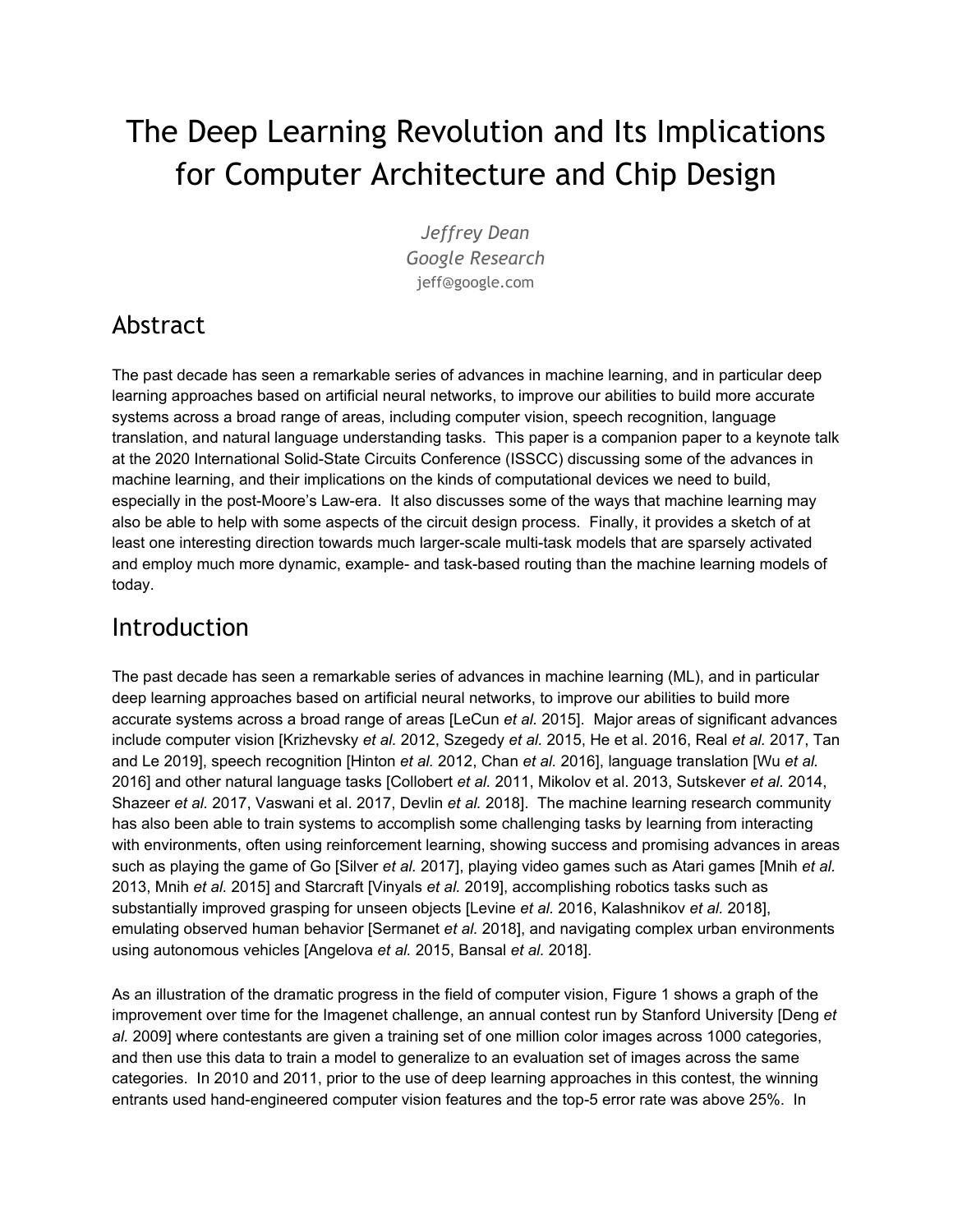Ravi Narayanaswami, Ray Ni, Kathy Nix, Thomas Norrie, Mark Omernick, Narayana Penukonda, Andy Phelps, Jonathan Ross, Matt Ross, Amir Salek, Emad Samadiani, Chris Severn, Gregory Sizikov, Matthew Snelham, Jed Souter, Dan Steinberg, Andy Swing, Mercedes Tan, Gregory Thorson, Bo Tian, Horia Toma, Erick Tuttle, Vijay Vasudevan, Richard Walter, Walter Wang, Eric Wilcox, and Doe Hyun Yoon. "In-datacenter performance analysis of a tensor processing unit." In *2017 ACM/IEEE 44th Annual International Symposium on Computer Architecture (ISCA)*, pp. 1-12. IEEE, 2017. arxiv.org/abs/1704.04760

- [Kalashnikov *et al.* 2018] Kalashnikov, Dmitry, Alex Irpan, Peter Pastor, Julian Ibarz, Alexander Herzog, Eric Jang, Deirdre Quillen, Ethan Holly, Mrinal Kalakrishnan, Vincent Vanhoucke, and Sergey Levine. "Qt-opt: Scalable deep reinforcement learning for vision-based robotic manipulation." arxiv.org/abs/1806.10293 (2018).
- [Karpathy 2014] Karpathy, Andrej. "What I learned from competing against a ConvNet on ImageNet", karpathy.github.io/2014/09/02/what-i-learned-from-competing-against-a-convnet-on-imagenet/, 2014.
- [Kraska *et al.* 2018] Kraska, Tim, Alex Beutel, Ed H. Chi, Jeffrey Dean, and Neoklis Polyzotis. "The case for learned index structures." In *Proceedings of the 2018 International Conference on Management of Data (SIGMOD)*, pp. 489-504. ACM, 2018. arxiv.org/abs/1712.01208
- [Krause *et al.* 2018] Krause, Jonathan, Varun Gulshan, Ehsan Rahimy, Peter Karth, Kasumi Widner, Greg S. Corrado, Lily Peng, and Dale R. Webster. "Grader variability and the importance of reference standards for evaluating machine learning models for diabetic retinopathy." *Ophthalmology* 125, no. 8 (2018): 1264-1272. arxiv.org/abs/1710.01711
- [Krizhevsky *et al.* 2009] Krizhevsky, Alex, Vinod Nair, and Geoffrey Hinton. "The CIFAR-10 dataset." www.cs.toronto.edu/~kriz/cifar.html (2009).
- [Krizhevsky *et al.* 2012] Krizhevsky, Alex, Ilya Sutskever, and Geoffrey E. Hinton. "Imagenet classification with deep convolutional neural networks." In *Advances in Neural Information Processing Systems (NIPS)*, pp. 1097-1105. 2012.

papers.nips.cc/paper/4824-imagenet-classification-with-deep-convolutional-neural-networks.pdf

- [LeCun *et al.* 2000] LeCun, Y., C. Cortes, and C. J. Burges. "MNIST handwritten digits dataset." (2000). http://yann.lecun.com/exdb/mnist/
- [LeCun *et al.* 2015] LeCun, Yann, Yoshua Bengio, and Geoffrey Hinton. "Deep learning." *Nature* 521, no. 7553 (2015): 436. www.nature.com/articles/nature14539
- [Le *et al.* 2012] Le, Quoc V., Marc'Aurelio Ranzato, Rajat Monga, Matthieu Devin, Kai Chen, Greg S. Corrado, Jeff Dean, and Andrew Y. Ng. "Building high-level features using large scale unsupervised learning." In *Proceedings of the 29th International Coference on International Conference on Machine Learning*, pp. 507-514, 2012. arxiv.org/abs/1112.6209
- [Levine *et al.* 2016] Levine, Sergey, Peter Pastor, Alex Krizhevsky, and Deirdre Quillen. "Learning hand-eye coordination for robotic grasping with large-scale data collection." In *International Symposium on Experimental Robotics*, pp. 173-184. Springer, Cham, 2016. arxiv.org/abs/1603.02199
- [Liu *et al.* 2017] Liu, Yun, Krishna Gadepalli, Mohammad Norouzi, George E. Dahl, Timo Kohlberger, Aleksey Boyko, Subhashini Venugopalan, Aleksei Timofeev, Philip Q. Nelson, Greg S. Corrado, Jason D. Hipp, Lily Peng, and Martin C. Stumpe. "Detecting cancer metastases on gigapixel pathology images." arxiv.org/abs/1703.02442 (2017).
- [Luebke *et al.* 2006] Luebke, David, Mark Harris, Naga Govindaraju, Aaron Lefohn, Mike Houston, John Owens, Mark Segal, Matthew Papakipos, and Ian Buck. "GPGPU: general-purpose computation on graphics hardware." In Proceedings of the 2006 ACM/IEEE conference on Supercomputing, p. 208. ACM, 2006. dl.acm.org/citation.cfm?id=1103933
- [Lu *et al.* 2019] Lu, Jiasen, Dhruv Batra, Devi Parikh, and Stefan Lee. "Vilbert: Pretraining task-agnostic visiolinguistic representations for vision-and-language tasks." arxiv.org/abs/1908.02265 (2019).
- [Mikolov *et al.* 2013] Mikolov, Tomas, Ilya Sutskever, Kai Chen, Greg S. Corrado, and Jeff Dean. "Distributed representations of words and phrases and their compositionality." In *Advances in Neural Information Processing Systems*, pp. 3111-3119. 2013. arxiv.org/abs/1310.4546